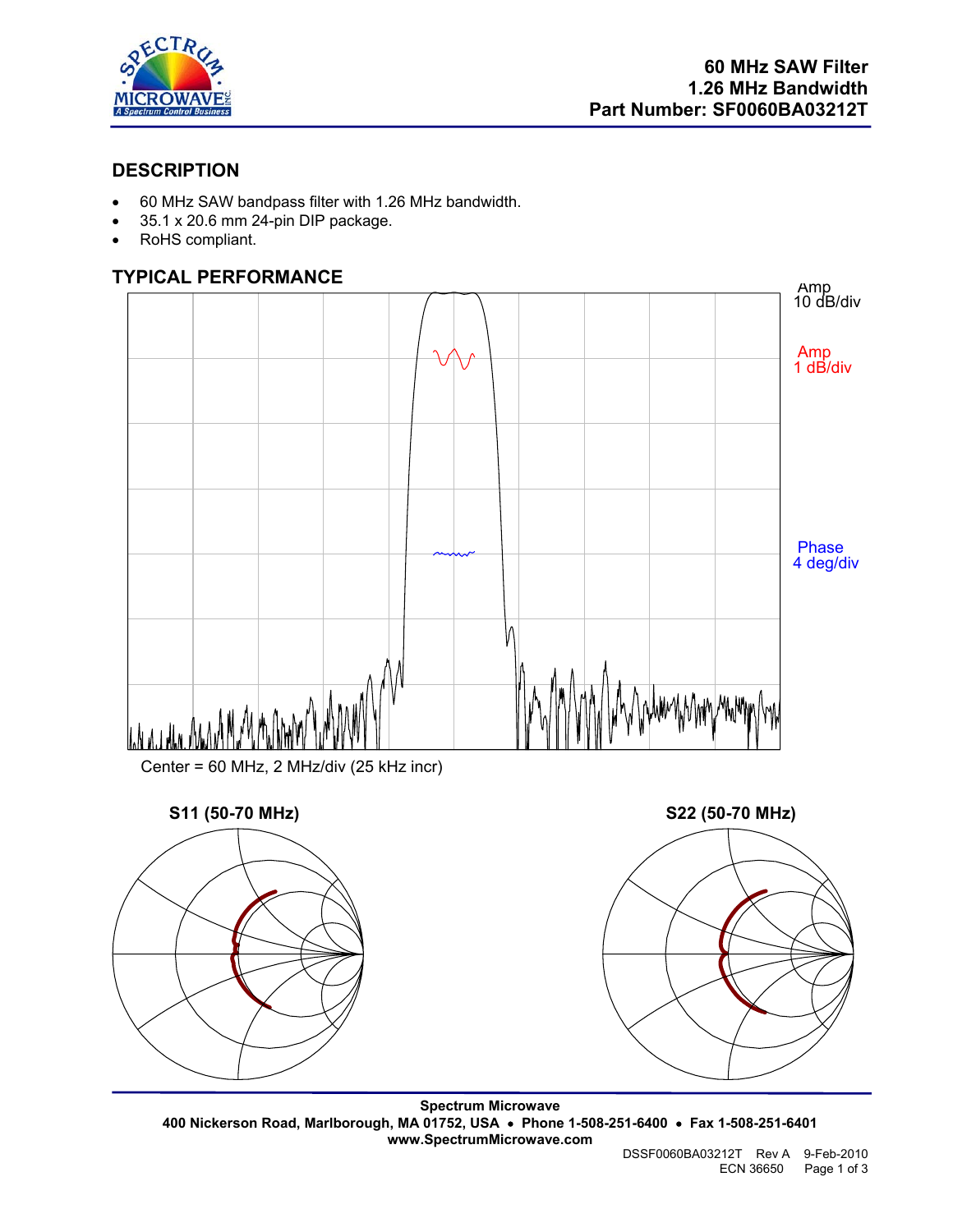

#### **SPECIFICATION**

| Parameter                              | <b>Min</b> | <b>Typ</b> | <b>Max</b> | <b>Units</b>    |
|----------------------------------------|------------|------------|------------|-----------------|
| Center Frequency (Fc) <sup>1</sup>     | 59.98      | 60.00      | 60.02      | <b>MHz</b>      |
| 1dB Bandwidth                          | 1.26       | 1.61       |            | <b>MHz</b>      |
| 3dB Bandwidth <sup>2</sup>             |            | 1.85       | 1.92       | <b>MHz</b>      |
| 55dB Bandwidth <sup>2</sup>            |            | 3.4        | 4.2        | <b>MHz</b>      |
| Device Delay                           | 2.9        | 2.93       | 3          | <b>us</b>       |
| Insertion Loss (over 1dB BW)           |            | 29.8       | 34         | dB              |
| Passband Amplitude Ripple <sup>3</sup> |            | 0.3        | 0.4        | dB p-p          |
| Passband Phase Ripple <sup>3</sup>     |            | 0.5        | 2          | deg p-p         |
| <b>Triple Travel and Spurious</b>      | 55         | 58         |            | dB              |
| Input VSWR (@ Fc at 23C)               |            | 1.35       | 1.5        | :1              |
| Output VSWR (@ Fc at 23C)              |            | 1.35       | 1.5        | :1              |
| Temperature Coefficient <sup>4</sup>   |            | $-0.032$   |            | $ppm/c^2$       |
| Source and Load Impedance              |            | 50         |            | Ω               |
| <b>Ambient Temperature</b>             |            | 25         |            | $\rm ^{\circ}C$ |

Notes: 1. Defined as the average of the lower and upper 3 dB frequencies at room ambient. 2. All dB levels are defined relative to the insertion loss.

3. Evaluated over the minimum 1 dB bandwidth.

4. Temperature Coefficient inflection (Turnover) is approximately 45ºC.

# **MAXIMUM RATINGS**

| <b>Parameter</b>                   |       | иах |                     |
|------------------------------------|-------|-----|---------------------|
| Storage Temperature Range          | -40   | 85  | $\hat{\phantom{a}}$ |
| <b>Operating Temperature Range</b> | $-25$ | 85  | $\hat{\phantom{a}}$ |
| Input Power Level                  | -     |     | dBm                 |

### **MATCHING CIRCUIT**



Notes:

- Recommend 2% toleranced matching components. Typical Inductor Q=40.
- Values shown are for guidance only and may change depending upon board layout.

**Spectrum Microwave 400 Nickerson Road, Marlborough, MA 01752, USA** • **Phone 1-508-251-6400** • **Fax 1-508-251-6401 www.SpectrumMicrowave.com**